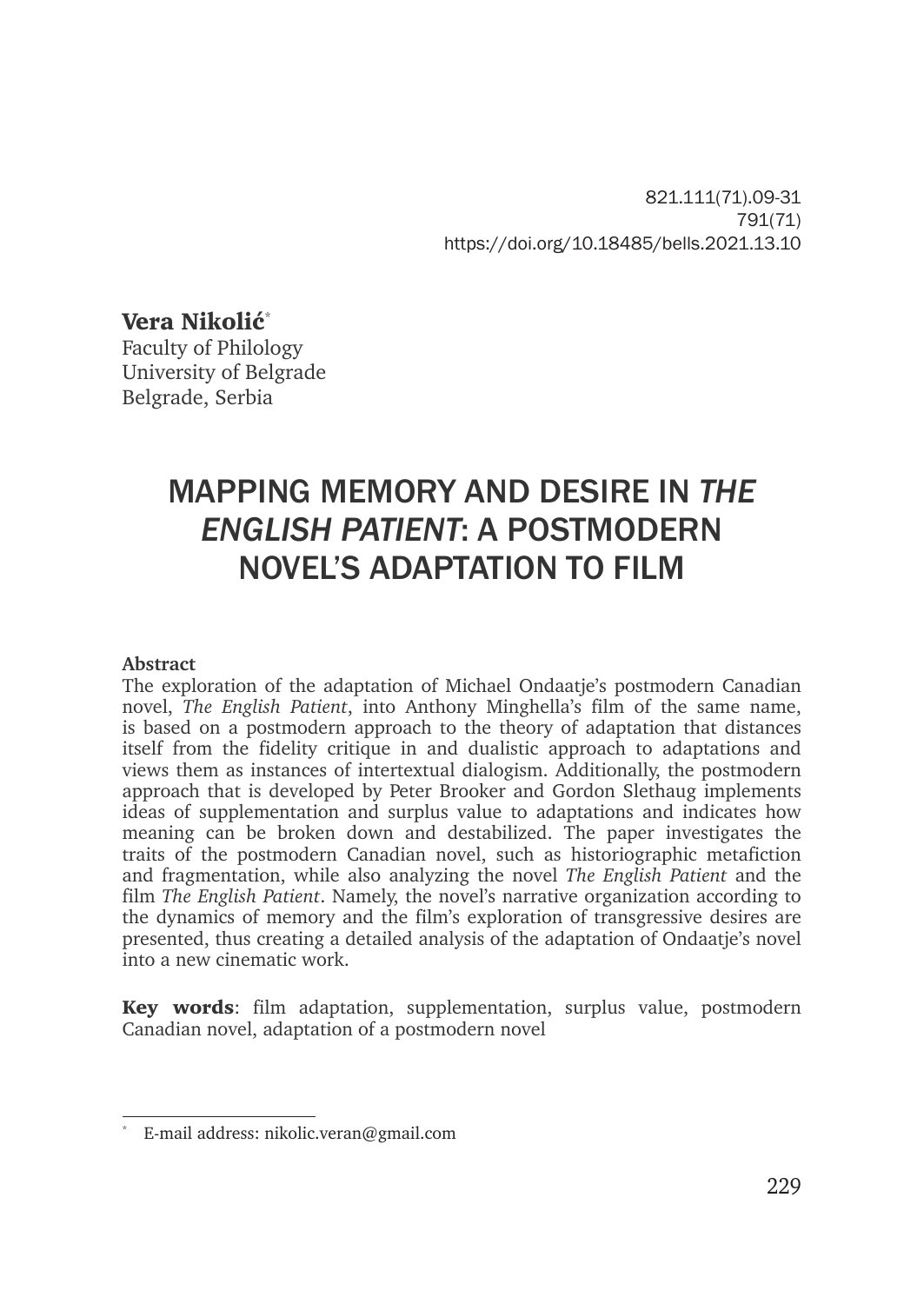#### 1. Introduction

Adaptation theories originated from a practice of determining the faithfulness of texts, particularly the faithfulness of films to the original texts that served as their basis. However, due to films and literature being "different rhetorical, semiotic, technical, and cultural forms of expression" (Slethaug 2014: 34), faithfulness did not hold up as an effective measure of the successfulness of adaptations. Concepts indicating the "transcendental meaning of language, literature, and film" allowed for the dissolution of an approach to adaptations that was rooted in fixedness and faithfulness and instead upheld an approach recognizing the diversity of relations between texts (Slethaug 2014: 34). The significance of the evolution of the approach to adaptation that stems from a postmodern perspective is highlighted by Gordon Slethaug: "[I]ntertextuality goes well beyond linking a single text to its origin, but allows for the complete range of textual relationships within culture, resulting in historical discontinuity, indeterminacy, decanonization, and fragmentation" (2014: 73). Slethaug further asserts the possibilities enabled by moving away from a traditional approach to adaptations: "[b]ecause of the history of adaptation criticism, there is the temptation to judge films on the basis of likeness in content, style, and meaning between filiated texts, but intertextuality is more about innovative and revolutionary ways of perceiving textuality, cultural matrices, and emergent meaning" (2014: 74).

This postmodern approach to adaptations allows for a more pertinent and effective consideration of the adaptation of postmodernist texts that are intrinsically characterized by fragmentation, temporal disorder and a disdain for historical continuity, traits that are also found in postmodern Canadian fiction, which is further realized in the works of historiographic metafiction, a form that incorporates self-reflexive art and historical reality. An approach to adaptations based on the understanding of the free play and indeterminacy of meaning and negation of fixedness and faithfulness, serves as a beneficial basis for the deliberation of the complexity and richness of the adaptation of the postmodern Canadian novel, *The English Patient*, which transposes Ondaatje's fragmentary narrative into a film. The central dynamic of memory in the novel is transformed in the film that explores how the characters transferred from Ondaatje's novel realize transgressive desires. The postcolonial themes of the novel are transformed into the film's counter-nationalist themes. By establishing visual equivalents of Ondaatje's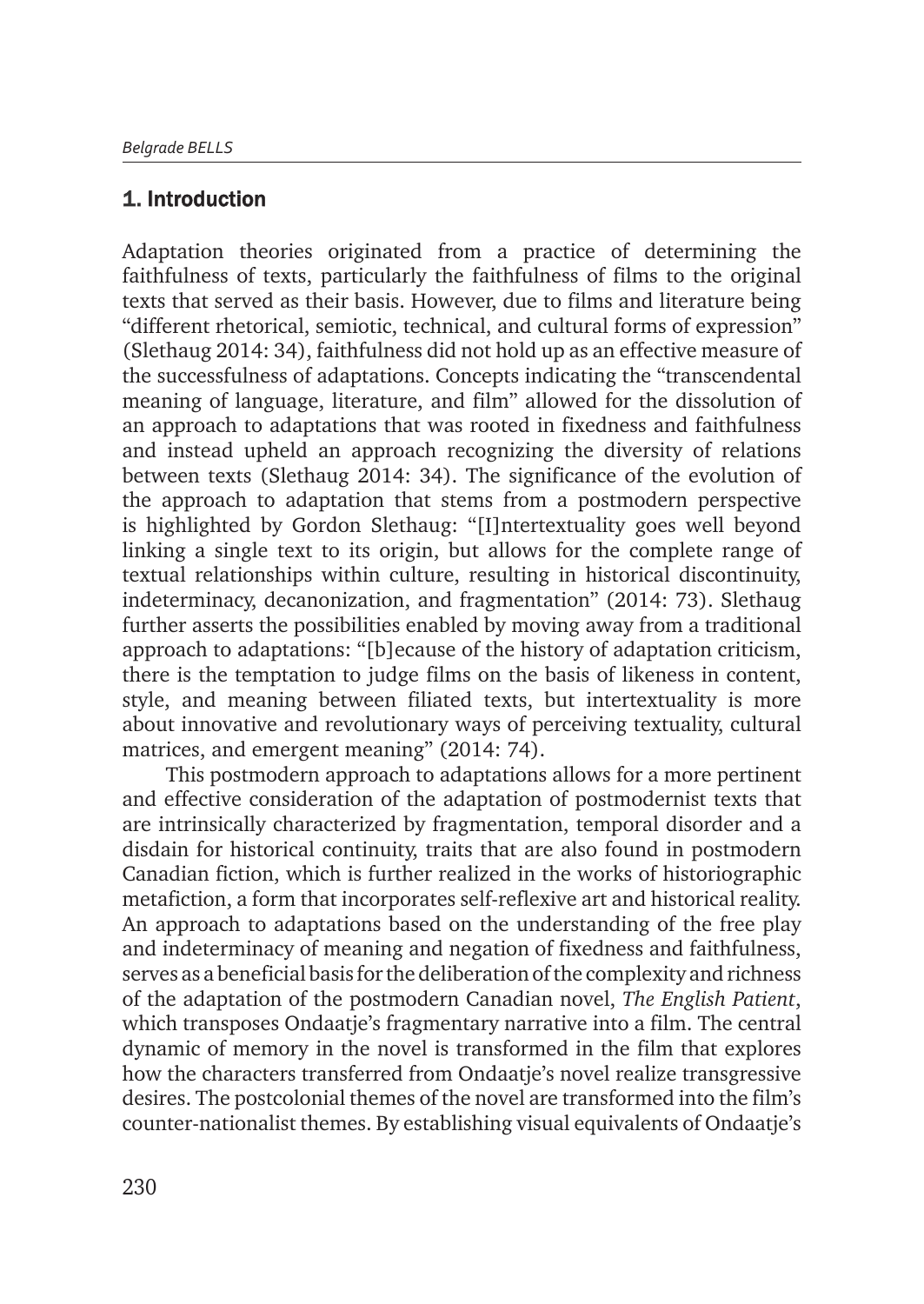narration, as well as inventing new aspects of the story in the film, the film *The English Patient*, which was directed by Anthony Minghella, adapts the core of Ondaatje's story, while simultaneously creating a completely new and independent story.

# 2. Postmodern theories of adaptation

Peter Brooker and Gordon Slethaug, critics that directly deal with postmodern adaptations, list terms such as Bakhtin's dialogism, Roland Barthes' death of the author, and Genette's hypertextuality, as the theoretical basis of a postmodern approach to adaptations, which is furthered by Robert Stam, by viewing adaptations as intertextual dialogism, and Linda Hutcheon, by establishing a theory of adaptation as a process and product (Brooker 2007: 107; 112; 113, Slethaug 2014: 3; 4; 5). Namely, Brooker defines adaptations from a postmodern perspective as acts of translation which are "radically heterogenous" and in which the translator is simultaneously an interpreter in the unstable relationship between the writer and the reader, pointing out that such approach destabilizes ideas of equivalence and similarity between former and future texts, and that adaptation is similar to translation as a "hybridizing instance" which is marked by "disparity, gaps, and indeterminacy". Additionally, Brooker, relying on Bertolt Brecht, opposes the stance of Frederic Jameson on the impossibility of discovering anything new in postmodernism, stating that the potential for "originality" is renewed through adaptations by "re-function[ing]" existing narratives or images, by adapting them to a new medium with a renewed "social or artistic purpose". Brooker stresses the ability of the adaptation to radically edit, shift and supplement original texts. He points out that adaptations are always a process of change, and that that process can reverse the chronological order of the source text and adaptation, and if an adaptation remains in a "significant textual contact" with the source text, it will not only change the source, but the understanding and evaluation of the primary text on behalf of the reader (Brooker 2007: 113; 114; 117; 118). In the investigation of the postmodern adaptations, Slethaug relies on the terms "supplementation" and "surplus value", which were coined by Jacques Derrida, on the basis of which it can be viewed how an adaptation and the original work exist in a complex relationship, in which the original does not possess all of the value, and the adaptation is not just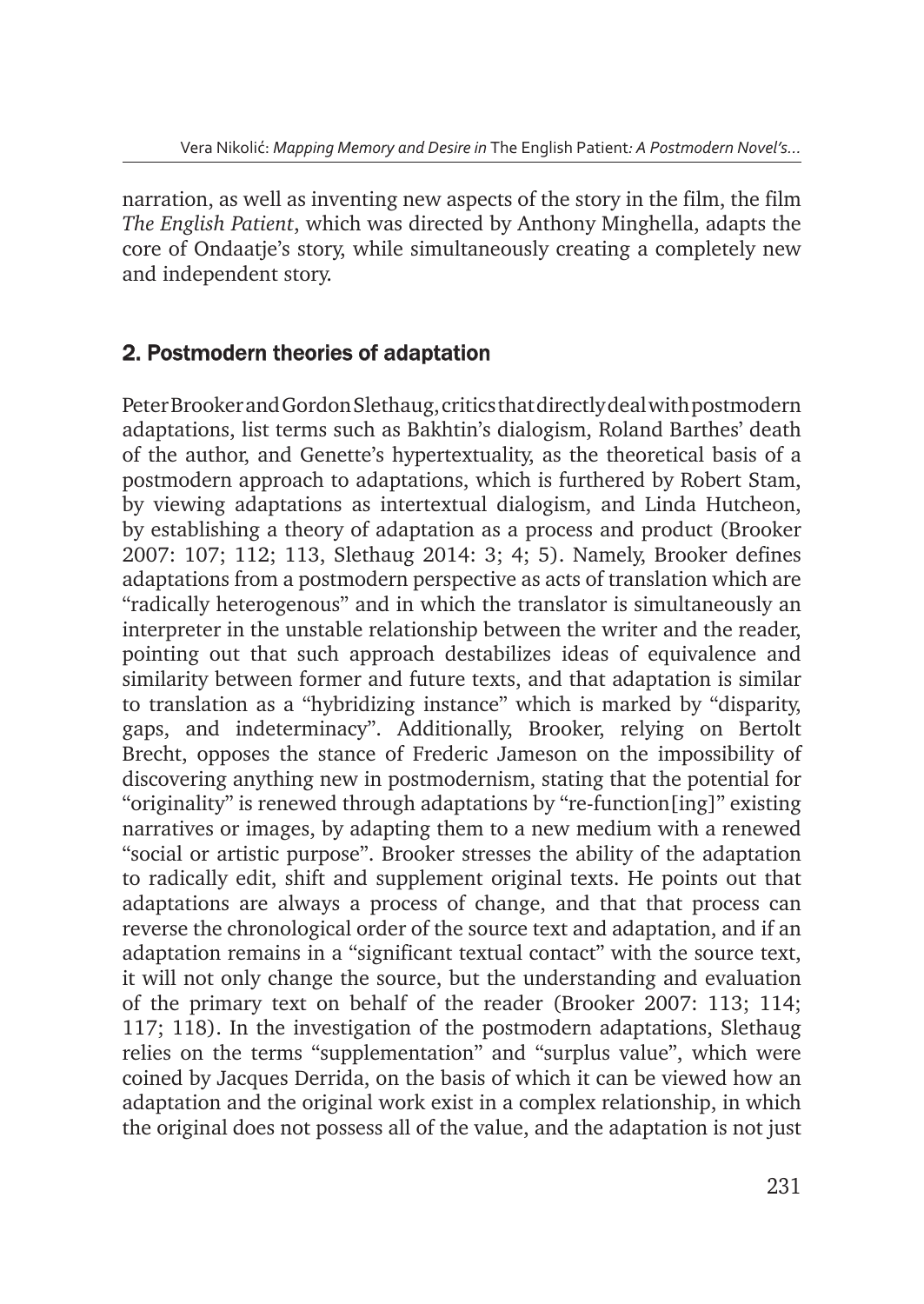a diminished version of the original, but holds supplementary values that transcend the original, and because of which the viewer must observe the surplus value of the new work and view the original once more in relation to the changes (2014: 28). Slethaug also asserts that an adaptation is a "citation" repurposed in a new context that does not destroy the meaning of the source text, but "disseminates" it. Namely, an adaptation "exceeds the limits of the source/s, denying hierarchy and suggesting that meaning is indeterminate for both origin and adaptation", while "indeterminacy and de-hierarchization" are crucial aspects of a postmodern approach to adaptations, and as originals cannot control the free play of meaning, this creates the possibility for the free play of textuality. By disregarding the question of fidelity, the slightest surplus value disturbs the meaning of and opens up a dialogue between the original and the adaptation (Slethaug 2014: 28; 29; 31; 34).

## 3. The postmodern Canadian novel

The prevailing characteristics of postmodern literature include temporal disorders, fragmentation and the impossibility of the separation of the text and the world. In postmodern fiction, the order of time is destabilized through apocryphal history, which offers imaginary representations of great historical events, but also through the amalgamation of historical events and personal memories and stories. Through the deconstruction of plot, characters, settings and themes, authors create the fragmentation of text and story so as to circumvent "the wholeness and completion associated with traditional stories", by finding alternative ways of establishing structures of narratives. This rejection of wholeness and the use of fragmentation differentiates postmodernism from the modernist movement. Postmodern texts also disturb the clear difference between texts and reality by introducing known historical figures into a text accompanied by descriptions that clash with realistic representations of such figures or representations of the unknown parts of their lives (Lewis 2001: 124–133).

Hutcheon stresses that the term "postmodernism" refers to art that is self-conscious, i.e., conscious that it is art, as well as referring to literature that is written and read as part of a specific culture and that creates "the means to a new engagement with the social and the historical world"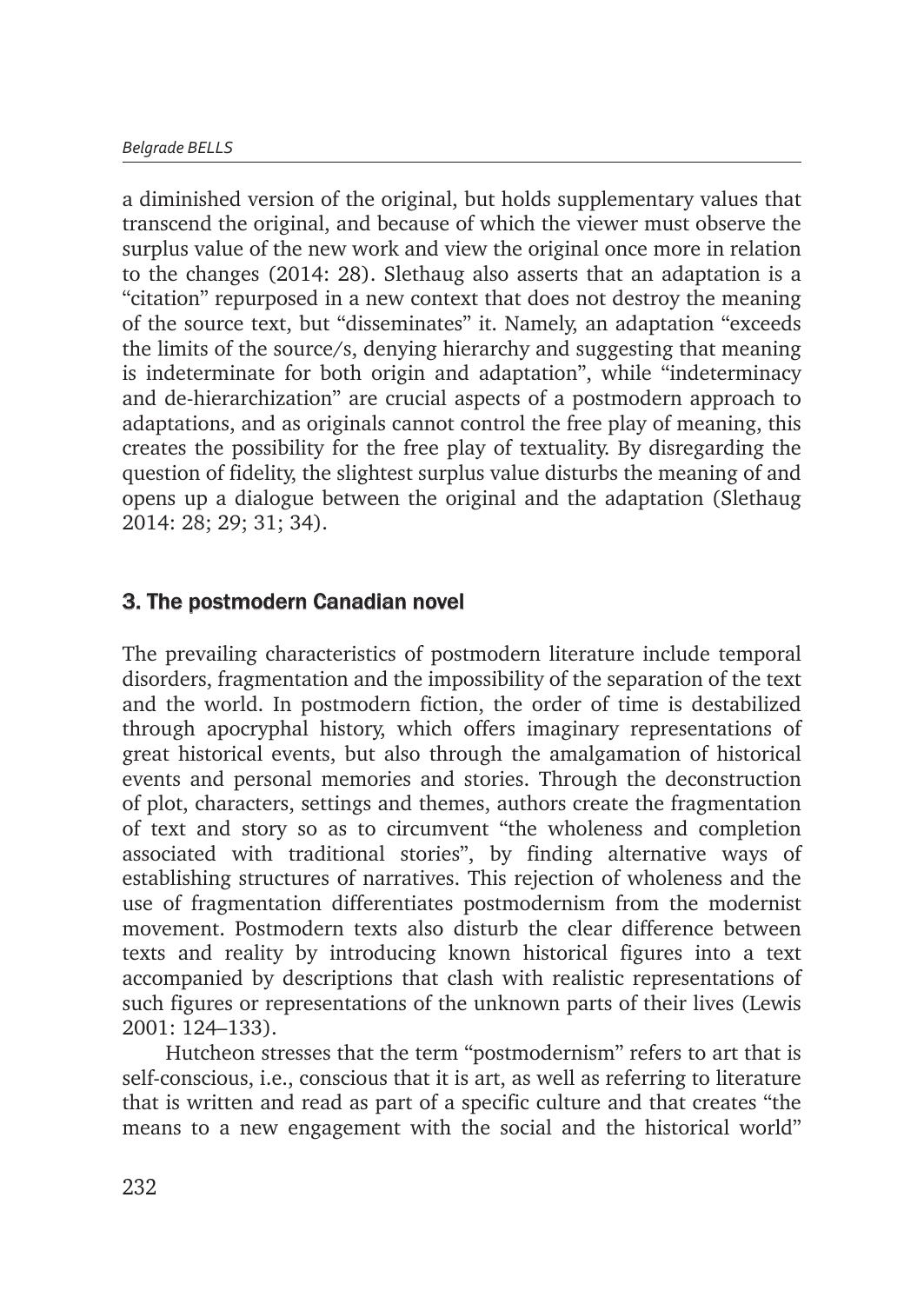(1989: 1). Furthermore, postmodernism is characterized by the exploration of the possibility of establishing order or truth. Postmodern Canadian fiction, which shares these fundamental postmodern tendencies, is also defined by authors that exist on the margins in relation to the cultural center, i.e., on the marginal position that opens up new possibilities and uncovers that borders are not equivalent to limits. Postmodern irony that refuses the resolution of opposites also defines postmodern Canadian authors, who question the relationship between the "structures of social and cultural power" (Hutcheon 1989: 1–10). One of the main forms that the postmodern Canadian novel manifests is "historiographic metafiction". Namely, historiographic metafiction relates to fiction that is "self-reflexively art, but is also grounded in historical, social and political realities", and that represents nontraditional historical novels that are self-conscious in the process of "reading and writing history as well as fiction" (Hutcheon 1989: 13; 14). In such works, art and society, as well as the past and present cannot be separated, and historical facts are not disregarded for the sake of art nor are they used solely to authentically represent fiction, but in them history and art enter into a "critical dialogue". Historiographic metafiction enables the questioning of the causal, linear construction of history as well as metanarratives. Fragmentary representations of stories oppose the completion of history and more accurately represent a meaning of the past that is not unified. Within historiographic metafiction, the reader, who has an active role in the creation of the meaning of the text, confronts history in a "world of imagination" and questions the relationship between fiction and reality (Hutcheon 1989: 14–17). The purpose of historiographic metafiction, the form of postmodern Canadian fiction that also uses conventions of realism by destabilizing the unity of narrative, a reliable point of view and clear characterization, is to question the "human process of writing – of both history and fiction" so as to explore how people come to know and give meaning to history. Much like historiographic metafiction, the works of Michael Ondaatje also exist on the border between history and fiction, as well as poetry and prose (Hutcheon 1989: 21–22).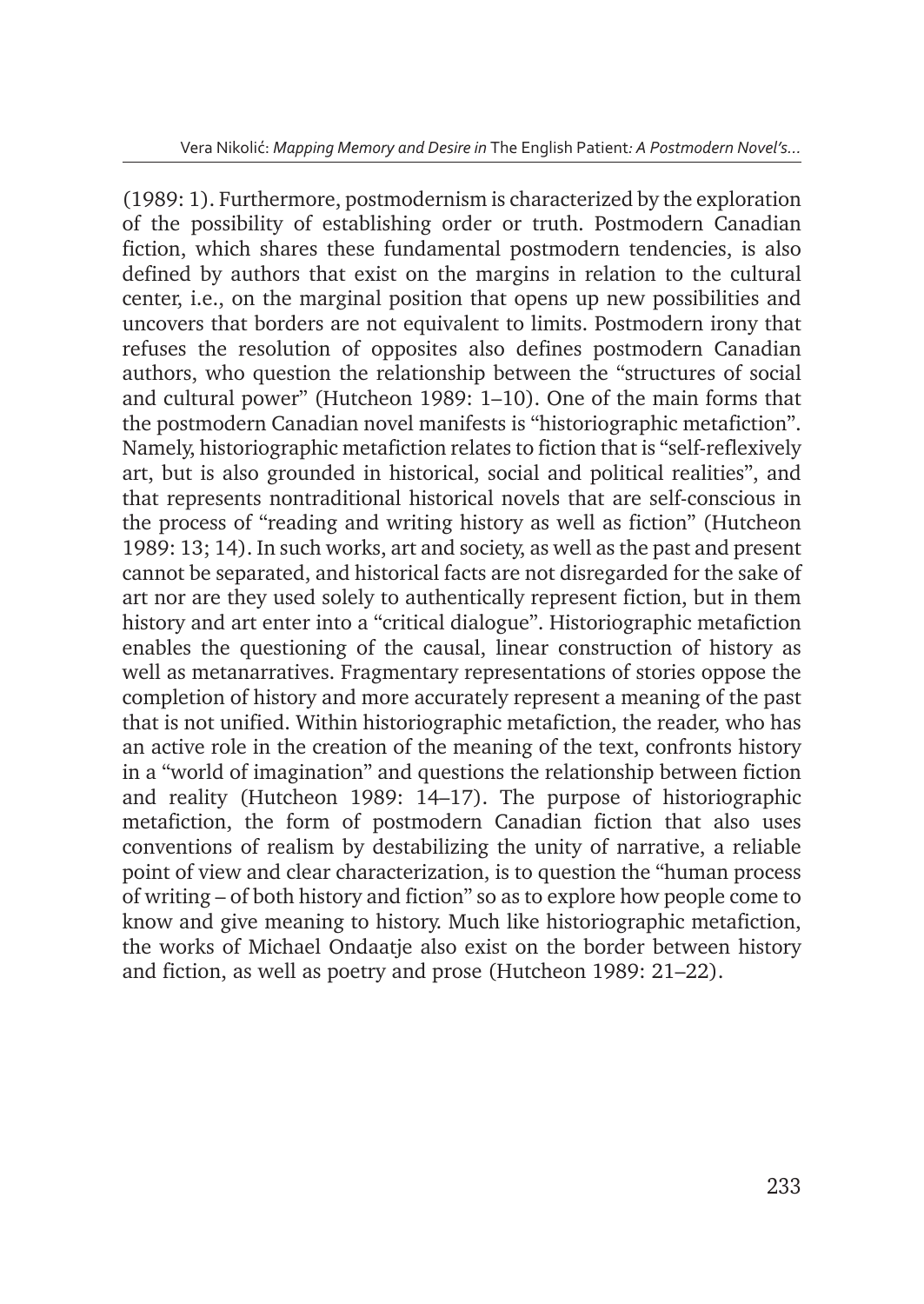## 4. The English Patient: novel and film

Michael Ondaatje's novel, *The English Patient*, connects the lives of multiple characters:

Count Laszlo de Almásy (the "English" patient); Katherine Clifton, Almásy's married lover; Hana, his nurse; Kip, the kind and gentle Sikh, who falls in love with Hana while serving as a British army lieutenant in a bomb disposal squad; David Caravaggio, Hana's childhood friend and a morphine addict, who carries a personal vendetta against Almásy and who turns up one day at the villa; and Geoffrey Clifton, Katherine's husband. (Costanzo Cahir 2006: 132)

The English patient from the novel, Almásy, who is actually a Hungarian cartographer, and whose character was based on a real-life spy who worked for the Nazi regime in Africa, is only a patient with burn injuries and a memory loss who Hana takes care of in the crumbling villa in Tuscany at the beginning of the novel. The English patient gradually beings to remember his past, his work in northern Africa, his affair with Katherine and the tragic end of that affair (Welsh 2005: 118, 119). Real historical figures of the novel are minor and not immediately recognizable; they serve Ondaatje's reinvention of history by shifting it from the representations based on facts to an understanding of indeterminacy (Novak 2004: 225).

The novel investigates postcolonial themes and "the uncertainty and indeterminacy of identity and nationalism and the extent to which politics constructs selfhood" (Costanzo Cahir 2006: 132). Namely, Ondaatje attempts to rewrite the history of World War II from the perspective of colonized nations in his postmodern novel. Not only is the "re-writing of history a post-modern idea, but the novel itself is written using post-modern strategies" (Morgan 1998: 159). Although none of the main characters in the novel are English, they can all be viewed as "patients of the English" who attempt to discover an identity that is not rooted in colonialism. Aside from the novel's representation of Almásy retrieving his memories so as to reconstruct them in a new history, all the characters face their past and question the war in that conflict with the past, but Kip is the only character who directly questions the problems of colonialism. Kip's story in Ondaatje's novel succeeds in telling the "unspoken", "unwritten" and "unhistorical" stories. By establishing the character of Kip in opposition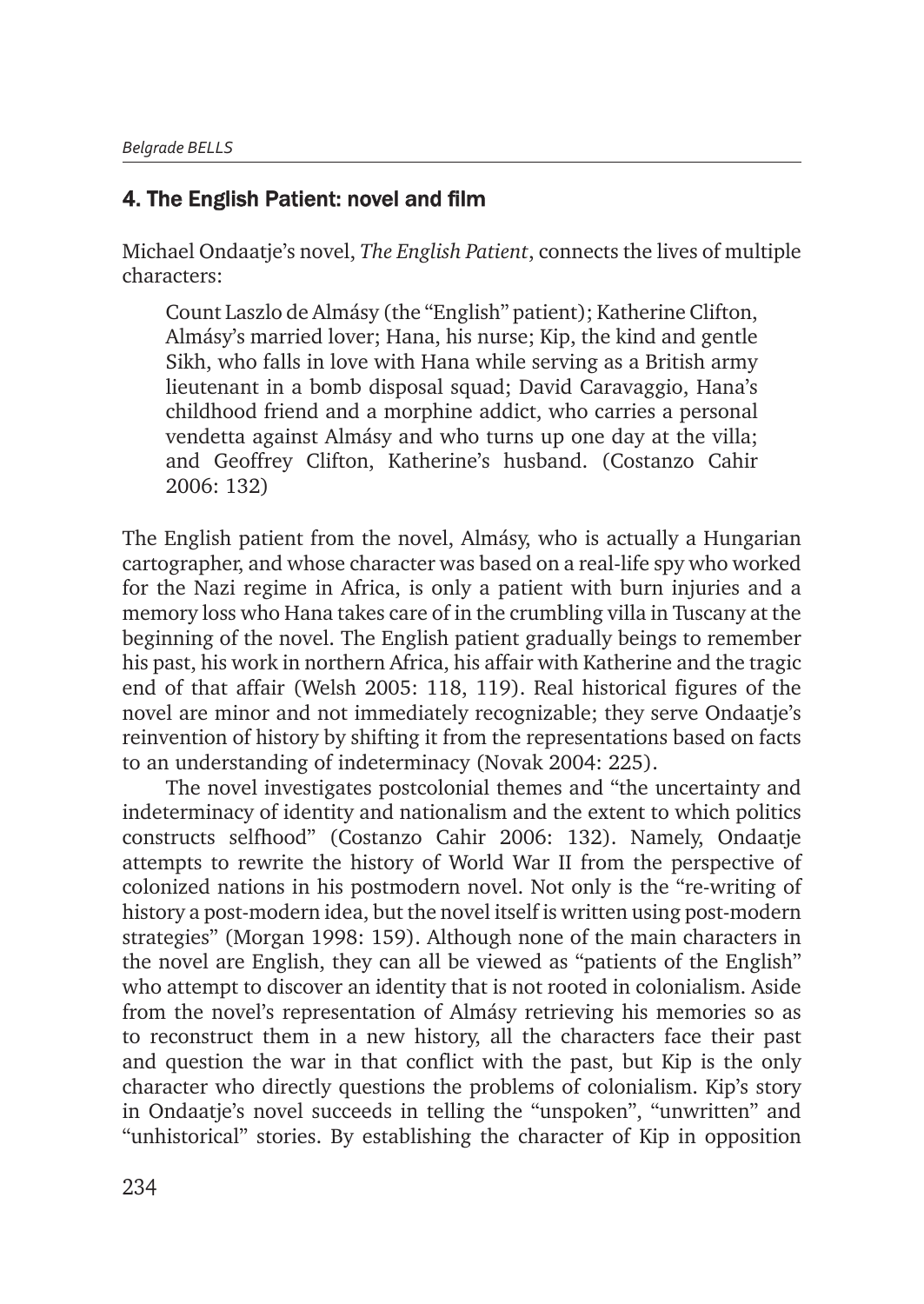to Almásy, who is based on a real historical figure, Ondaatje's rewriting of history is "polyvocal". Following the fall of the atomic bombs on Hiroshima and Nagasaki, Kip experiences a breakdown due to the conflict of the idea of the English as allies and the English as colonizers, and the focus of the novel shifts from the subject of war to the issue of colonialism. Finally, all the characters gathered in the Tuscan villa, including the English patient, are victims of colonialism, but with Kip's breakdown, Ondaatje gives a voice to the "anger of the colonized" (Morgan 1998: 159–165). The fall of the atomic bombs and Kip's coming to terms with this event shatters the security of the novel's readers and "differentiates the novel as postcolonial and postmodern text from its characters as colonial subjects" (Shin 2017: 225–226).

The failed relationships in the novel between Katherine and Almásy, Katherine and Geoffrey, Caravaggio and Gianetta, Hana and her fiancé, and Hana and Kip, also reflect the "issues of identity and postcolonial theory" (Costanzo Cahir 2006: 132–133). In the novel, Hana and her relationship with Kip is the central point of the novel, while Almásy is attempting to remember his affair that only starts to be revealed around the third of the novel (Welsh 2005: 119). The love between Katherine and Almásy is marked by tropes of fire, that takes and gives life, but also by the desert sand, which is "unstable, ever-shifting, threatening, and mystifying", while the love between Kip and Hana is marked by tropes of art and explosives. Hana is tired as a result of the explosives and the sudden deaths that they bring, while Kip holds a deep knowledge of them and can't help seeing them everywhere. When Kip shows Hana the paintings in an Italian church, he shares with Hana his understanding that humanity is capable of destruction, but also the creation of beauty (Costanzo Cahir 2006: 132– 134).

Linda Costanzo Cahir describes the narrative structure of the novel, as well as Almásy as a narrator, in the following way:

His narration is intermittent, fragmented, non-linear, and often dream-like. Its qualities define not only Almásy's narration, but the narrative structure of the entire book, also. The novel, which spans seven years, is assembled from ever-shifting, multiple points of view, Almásy's being only one of several consciousnesses that we enter. (2006: 132)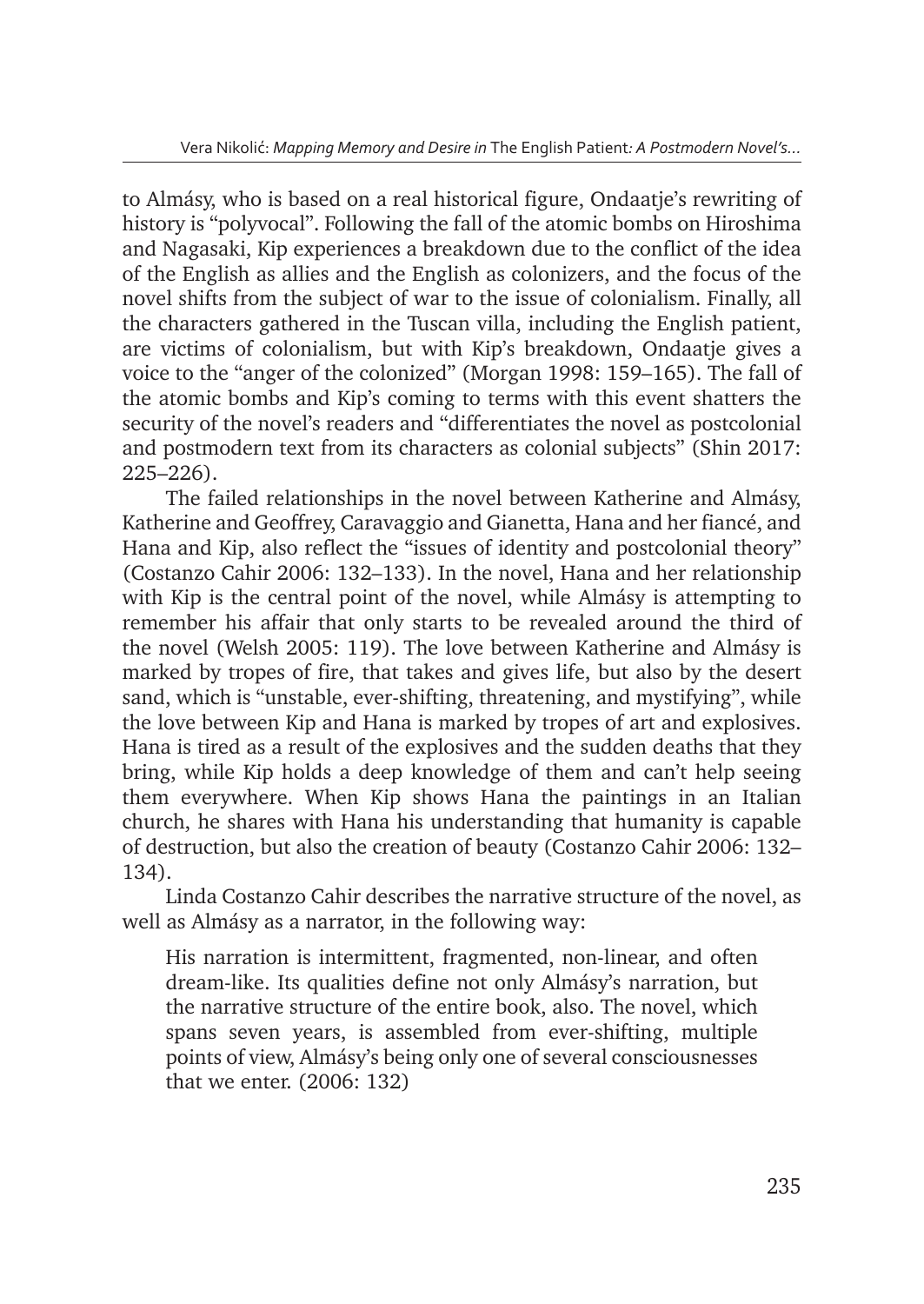Not only does Hana take care of Almásy, she also "constructs the story of his wasted life through dim memories" shaped by morphine and the copy of Herodotus that belongs to the patient. Moreover, when Almásy speaks to Hana about his life, his memories are "fragmented and incomplete" (Welsh 2005: 119). The structure of the novel is "dispersed, broken, and divided" because it represents the "multiplicity of stories and of voices" (Morgan 1998: 161). Amy Novak also states that the patient's recollection organizes the narrative of the text, as she quotes *The English Patient*: "He whispers again, dragging the listening heart of the young nurse beside him to wherever his mind is, into that well of memory he kept plunging into during those months before he died" (Novak 2004: 207). Namely, the memory of the patient serves two purposes in the novel as it provides structure to the discourse of the patient in the story and the narrative as a whole. As Novak asserts: "Memory moves the text forward, draws in the characters around him, and leads to a further unfolding of his own memories and those of the other characters" (2004: 207). Nonetheless, each revelation of the past through memory prompts other memories, and these memories, as well as the fragments of images and sentences that comprise these memories, resist linearization and do not offer a clear representation of the past (Novak 2004: 207). Such a narrative of the past that consists of "fragmentary memories" shows that the relationship between the present and the past is not rooted in causation, but reflects that the past is incomplete and that the past and the present can permeate one another, and that the meaning results from the "play of signification" that is constantly shifting. The quickening transitions from the past to the present and from the present to the past in *The English Patient* show how fragmentary memories supplement the present with a moment from the past or the past with the present, while the meaning of the past or present stems from this process of supplementation (Novak 2004: 208– 209). A narrative organized on the basis of the "dynamics of memory" that drags the past into the dimension of the present with fragmentary memories does not establish linear or causal relationships between events, reflects the ambiguity of the past and negates the attempt at "constructing a cohesive singular narrative of the past" through the representation of memory (Novak 2004: 211; 225; 226). Although every character of *The English Patient* attempts to create a complete representation of their past, the fragmentary nature of memory and the ghosts that cannot be contained in their pasts reject the possibility of a clear organization of the narrative.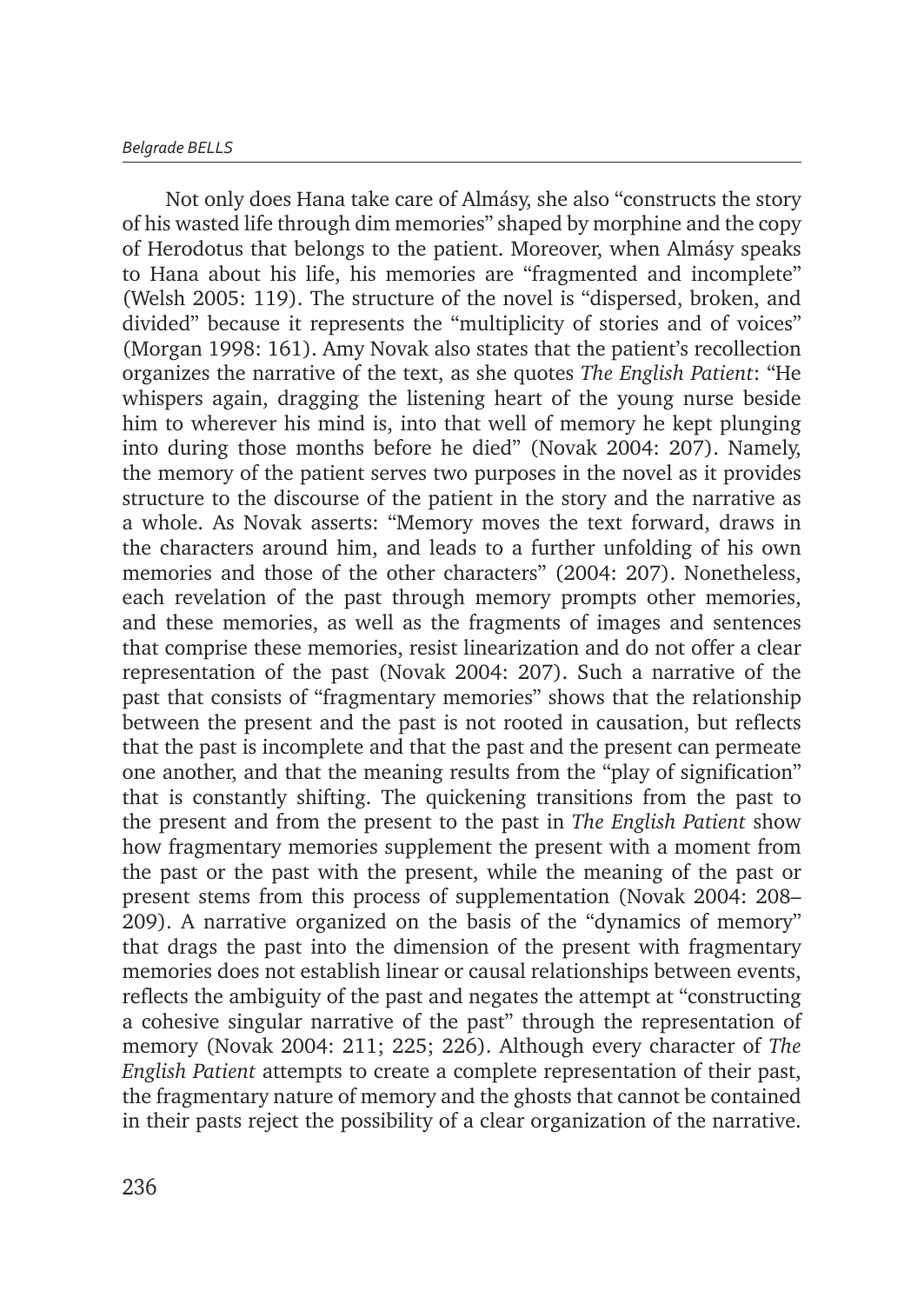This "narrative scheme" of every character's story organizes the whole novel, which is continually "exploring how we understand and narrate the past", as well as exploring how we understand traumatic events such as nuclear explosions (Novak 2004: 220). Almásy's exploration of the desert and the past is also connected to his desire for truth, but his attempt to establish order in the instability of the present and the past is unsuccessful, as the narrative of memory prevents the connection of the events that have occurred (Novak 2004: 216–217). Finally, as Costanzo Cahir illuminates: "Ondaatje's use of maps, geography, and cartography work as metaphors for people, for their particular contours, and for our need to explore and to know – to *map* – the intricate terrain of those we love" (2006: 132).

Costanzo Cahir classifies the adaptation of *The English Patient* as a traditional translation as it transfers the key meanings of Ondaatje's text, since the director and screenwriter Anthony Minghella creates "the equivalents of Ondaatje's fragmentation" (2006: 134) with a narrative that goes back into the past and returns to the present, by breaking up the story and using nonlinear narration, which encompasses multiple points of view. Namely, Minghella's use of nonlinear structure mirrors Ondaatje's ideas that memory cannot be coherently organized (Costanzo Cahir 2006: 134–135). Conversely, James Welsh asserts that the narrative of the film is not completely organized nonlinearly because even though the "epic love story" is represented with flashbacks, they are organized chronologically. Additionally, while Minghella maintained the basis of the novel such as the characters, settings and themes, the characters of Hana and Kip, their love affair, as well as the character of Caravaggio, are minimized in the film and reduced to a framing story, while the focus is placed on the relationship between Almásy and Katherine (Welsh 2005: 119). The film romanticizes the character of Almásy, thus distancing itself from the novel, that does not fully resolve the patient's cooperation with the Nazis, while the film clearly represents that cooperation as morally motivated in order for Almásy to save Katherine (Welsh 2005: 119, Costanzo Cahir 2006: 135). Nevertheless, Ondaatje noted about the adaptation of *The English Patient* that: "What we have now are two stories… Each has its own organic structure… but somehow each version deepens the other" (Welsh 2005: 119). The film, which shifts from the realistic to the dreamlike, from the past to the present, and from one pair of lovers to the other, succeeds in telling "its story largely through visual images, rather than through dialogue taken from the novel", thus establishing the lyrical style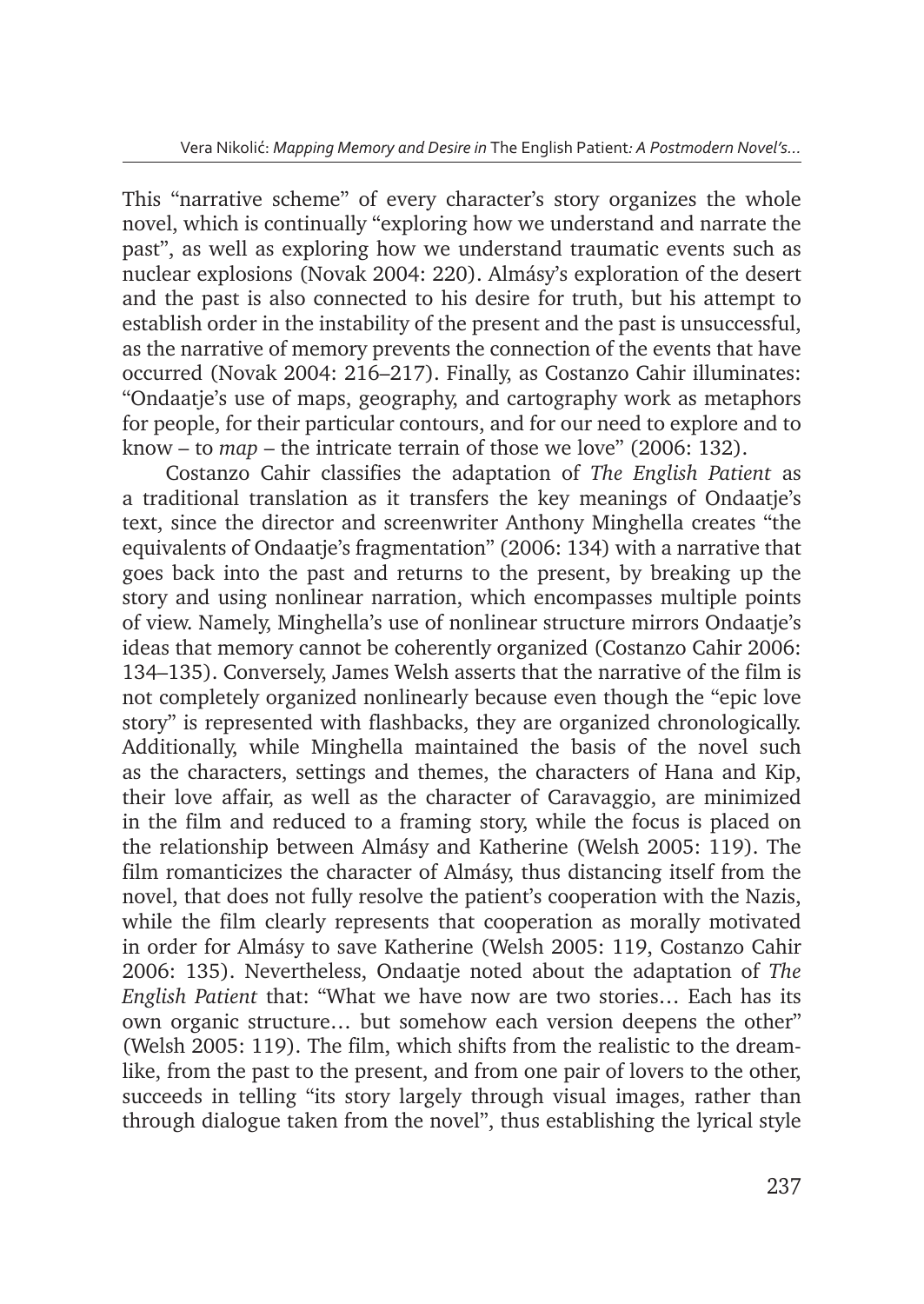of the novel within the cinematic medium. Some of the most recognizable images of the film include the scene of Hana and Kip in the Italian church, the Cave of Swimmers, as well as the image of Almásy carrying Katherine's body wrapped in a silk parachute (Costanzo Cahir 2006: 137). Minghella, who was motivated to adapt the novel so as to "articulate the passion" between Katherine and Almásy, successfully realized the love story of the novel, but in doing so, he also marginalized Kip and distanced himself from the exploration of the postcolonial problems of the novel. The past and the memories of Kip, Hana and Caravaggio that were presented in the novel, are lost in the film, which only presents Almásy's past in Cairo and in the desert, and whose only narrating voice is Almásy's voice. Consequently, the film "denies the other characters the right to history" and "reduces Ondaatje's polyvocal novel into a univocal narrative" (Morgan 1998: 165). One of the biggest changes of the film that neglects the problematization of colonialism depicted in the novel is the removal of Kip's reaction to the fall of atomic bombs, which affects his motivation to leave Hana. In contrast to this, the film shows how Kip leaves Hana out of love so as to protect her from the suffering she would feel in the case of his death on duty (Morgan 1998: 164–166). The replacement of the political conflict stemming from the fall of the atomic bombs with the death of the character of Hardy, the film adaptation switches the focus of the novel from postcolonial issues to a love story (Hutcheon 2006: 12). By placing the focus of the film on the two white protagonists of the film united in death, instead of placing it on the relationship between Hana and Kip that ultimately ends, the political perspective of history that is established in the novel is removed, replaced by the prevailing message of a love worthy of loss. Without Kip's conflict resulting from the atomic bombs, he does not come to an awareness of "racial hierarchies" and his own culture, but the story ends with a narrative of friendship and love. Moreover, in the end of the film Hana becomes a "conduit between the past and the present", while the film ends with a scene in which Almásy and Katherine fly over the desert, depicting an "image of transcendence" over the past and history (Shin 2017: 225; 228; 229; 230; 231).

Despite focusing on the relationship between Almásy and Katherine instead of the relationship between Hana and Kip, these characters "embody and enact desires that transgress both national and familial boundaries" (Hsu 2005: 50) in the film that functions as a "post-national romance" that uses "extra-marital bonds as metaphors for international alliances" (Hsu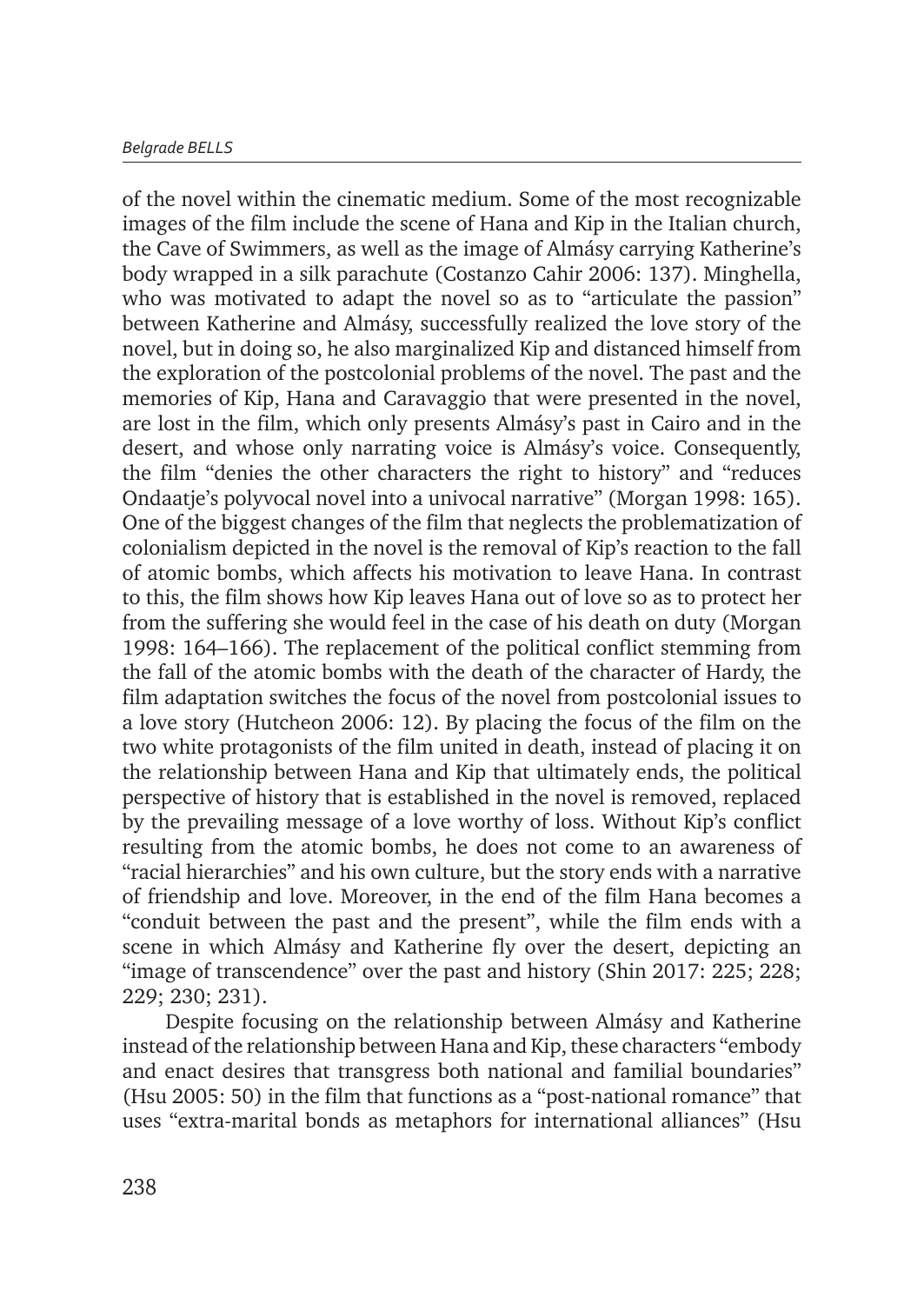2005: 50). That desire transpires among the couples, when Kip shows Hana frescoes in a church, or in a scene where Hana feeds Almásy a plum, and leads the characters to "unsanctioned pleasures". Minghella also visually connects the depictions of bodies with landscapes with an initial scene that depicts the painting of bodies followed by a shot of the desert resembling a body. By engaging in extramarital relationships, the characters of the film abandon the boundaries of desire defined by marriage, in the same way that maps represent the boundaries of nations, although these attempts and desires to transcend "social and national boundaries" mostly fail. The depictions of transgressive desires include the abovementioned scenes with the plum and the shot of the desert resembling a body, as well as Hana's love for Almásy, Kip's love for Hardy, and Maddox's love for the desert. Although these "lines of flight" are mostly unsuccessful, Kip and Hana succeed in transcending the boundaries of sexuality and nationality (Hsu 2005: 50–55). Kip moves across these borders by disposing of bombs and "removes potentially violent traces of imperialism", thus enabling desires to not be limited by imperialism, war or maps (Hsu 2005: 55). In contrast to Katherine, who dies immobile in the dark, Hana crosses the boundaries in the "surrogate love scene" in the church, and by surrendering to desire, she enters an active role of an observer and lights up the frescoes around herself, thus transgressing the borders that surround her (Hsu 2005: 50; 55; 56; 59).

The remaining transgressions of borders are established with the use of flashbacks. Namely, flashbacks that follow the scenes in which Hana reads texts and that show Katherine reading or writing these texts in the past, while their voices are heard one after the other, transition the film from one story to another, enabling Hana to integrate Almásy's traumatic past into her memory. The transitions from one space and time into another space and time i.e., from Africa in 1939 into Italy in 1945, enable the viewers themselves to transgress boundaries. The ending of Minghella's *The English Patient* represents a total dissolution of boundaries by connecting the voice of Katherine with the voice of Hana, by connecting the song, which is first heard when Hana plays it on the piano, with Almásy's Hungarian song, which he plays to Katherine during the film, while Hana leaves the villa in Tuscany "riding in a truck, staring at the sun in tears" (Hsu 2005: 58–60).

Finally, some of the issues presented in the novel are transferred in the film, especially the questioning of the issue of national relations affecting the relationships of individuals, with a focus on the ideas of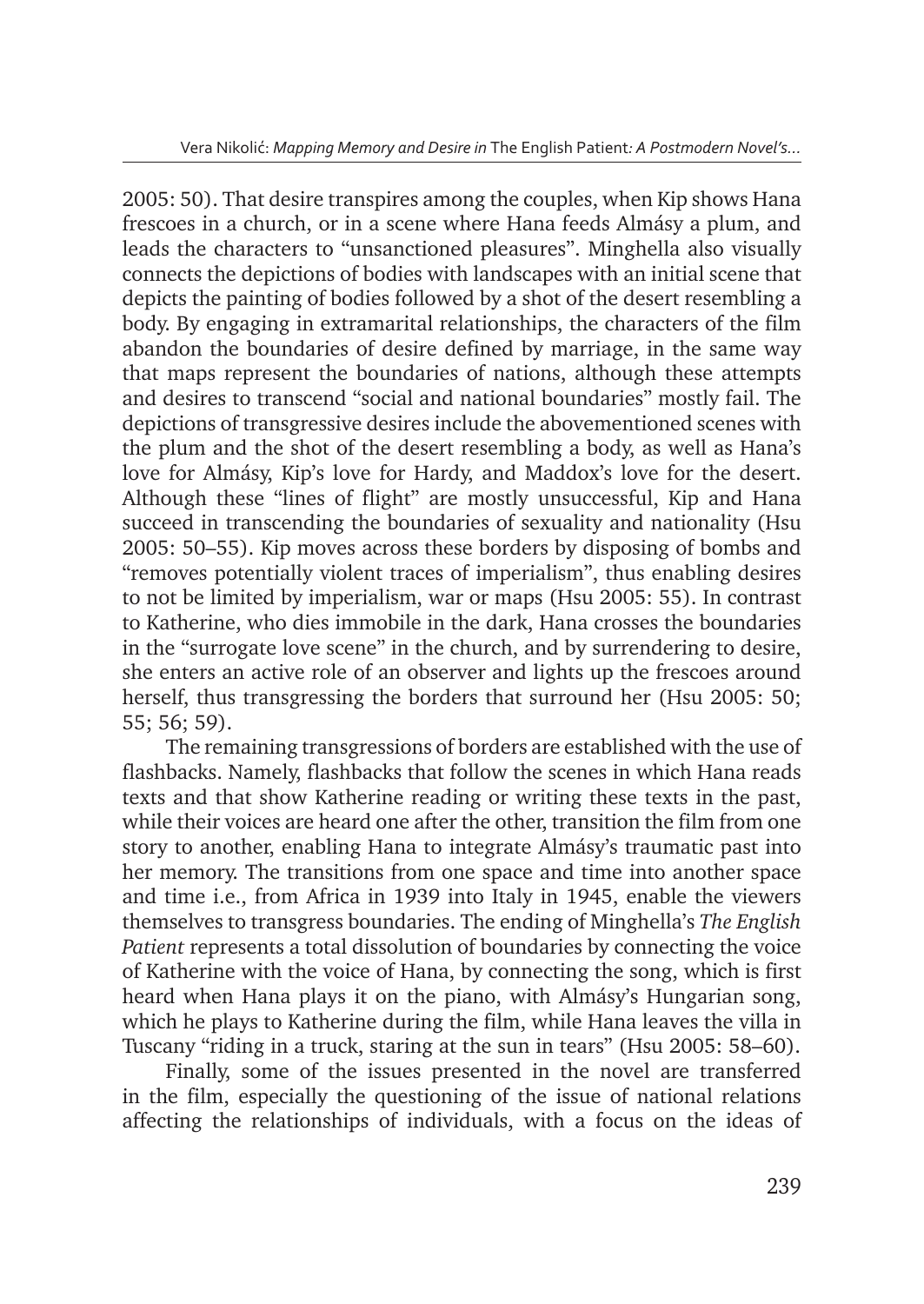counter-nationalism. These ideas are reflected in the film, when Katherine advocates that the relationships of individuals should transcend nations, and when Kip leaves Hana in the film because of his feelings for her, and not because she comes from a country that is a former colonial power. The film also manages to impart the idea that art can "transcend borders and nationalities", as the songs and sounds heard during the film, melt into one another, like the Hungarian folk song melting into the sound of a prayer, while later on the music of Bach merges with the Hungarian folk song. Hana also confesses to Kip that she would continue to return to the church to look at the paintings that she saw with Kip, showing how Hana and Kip achieve unity through art (Morgan 1998:167–171).

## 5. Conclusion

Viewing adaptations from a distinctly postmodern perspective recognizes that they can be characterized by instability in meaning, oppose similarity and uphold indeterminacy. The refunctioning of narratives that occurs through adaptations allows for a new way of discovering originality enabled by radical shifts from the initial meaning found in texts, while the creation of new texts in relation to old ones creates surplus value, thus establishing a process of supplementation between texts.

The process of supplementation is evident in the adaptation of the novel *The English Patient*, which is marked by postmodern characteristics such as fragmentation and the disordering of the past and present, thus rejecting the wholeness and completion of more traditional narratives. The novel also remains reflexive of the history within which it is written, while it places art and history in a critical dialogue and questions the relationship between the past and the present in an act of re-writing the history of World War II. *The English Patient* has a fragmented narration, which revolves around an attempt of retrieving memory, and a dispersed structure containing multiple perspectives, and ultimately examines the issues of colonialism, while showing how history resists linearization. The film *The English Patient* transfers the novel's fragmentation, while shifting the narrative's primary focus, which becomes the love affair between the characters of Katherine and Almásy, and relegating the remaining characters to the framing story of this love affair. These changes distance the film from the novel's postcolonial critique and its resistance to the possibility of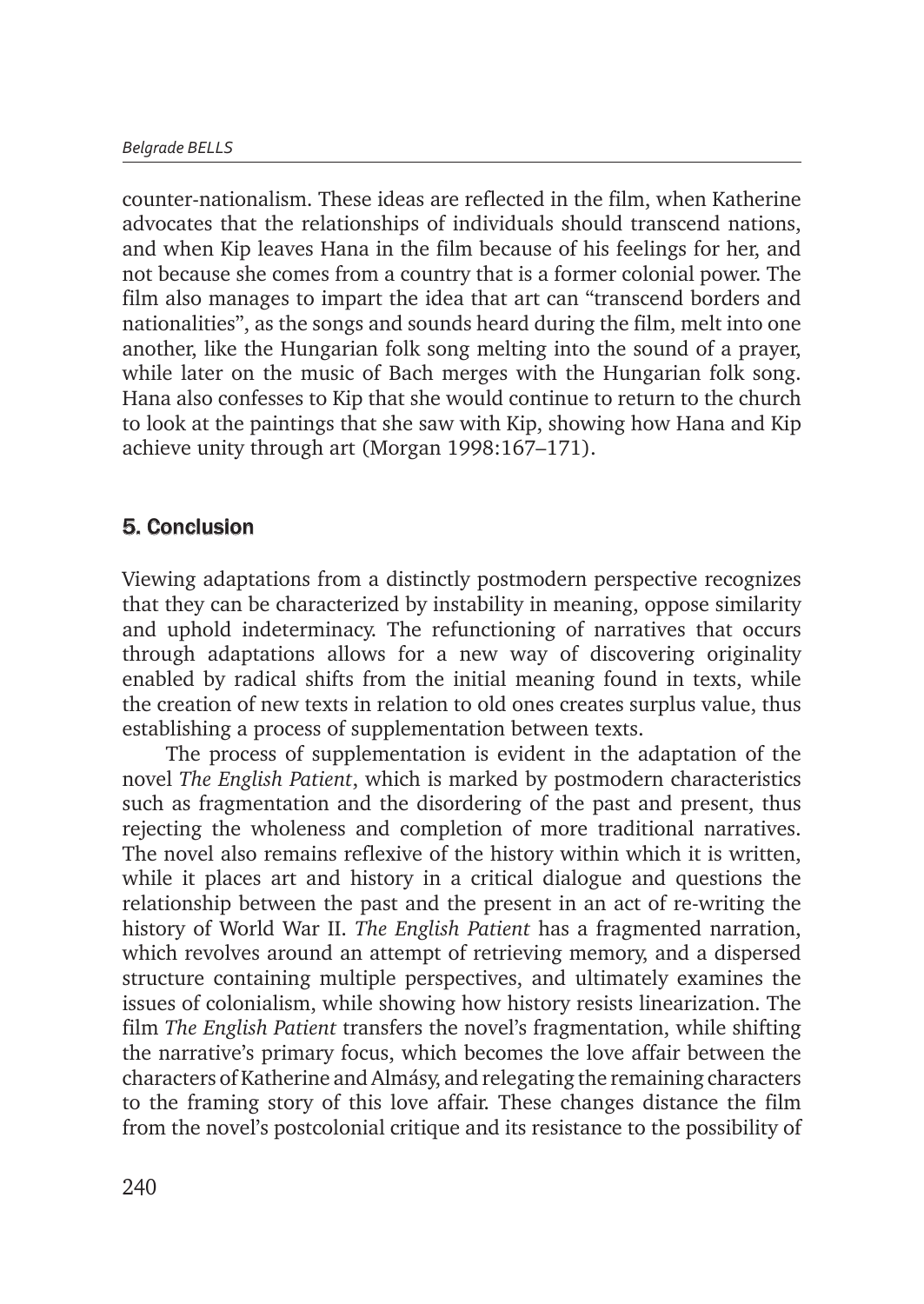constructing a coherent image of the past, but are accompanied by the film's visual prowess, in a rich and lyrical presentation of the novel's story. Thus, the cinematic adaptation of the novel *The English Patient* reinterprets and recreates the original work into a new text using processes of transformation of the story and plot. The new story is simultaneously marked by similarity and difference, and the fragmentation and nonlinearity of the novel are transferred, but also altered together with the shift of the film's focus in relation to the literary story. Based on this, the narrative of the memory of multiple characters in a/the novel filled with desire, becomes, in the film, a narrative of desire, which is found in the memories of one character, while the story of the novel *The English Patient* does not end with the novel, but continues in the film.

Finally, the adaptation shows how an intentional and radical process of innovation of an original text led by a renewed artistic purpose, promotes the free-play of textuality and how the recognition of the relationship between the meaning of texts, and a surrender to the indeterminacy of meaning allows for textual supplementation and the unobstructed creation of surplus value. With an understanding of supplementation, radical transformations and the diversity of textual relations, the adaptation of the postmodern novel *The English Patient* into a film can be appreciated for its surplus value and remain unburdened by evaluations of its faithfulness.

#### **References**

- Brooker, P. (2007). Postmodern Adaptation: Pastiche, Intertextuality and Re-functioning. In: D. Cartmell and I. Whelehan (eds.), *The Cambridge Companion to Literature on Screen,* Cambridge/New York: Cambridge University Press, 107–120.
- Costanzo Cahir, L. (2006). *Literature into Film: Theory and Practical Approaches*. Jefferson, North Carolina: McFarland & Company.
- Hutcheon. L. (1989). *The Canadian Postmodern: A Study of Contemporary English-Canadian Fiction.* Oxford: Oxford University Press.
- Hutcheon, L. (2006). *A Theory of Adaptation.* New York/London: Routledge.
- Hsu, H. (2005). Post-Nationalism and the Cinematic Apparatus in Minghella's Adaptation of Ondaatje's *The English Patient.* In: S. Tötösy de Zepetnek (ed.), *Comparative Cultural Studies and Michael Ondaatje's Writing*, West Lafayette, Indiana: Purdue University Press, 49–61.